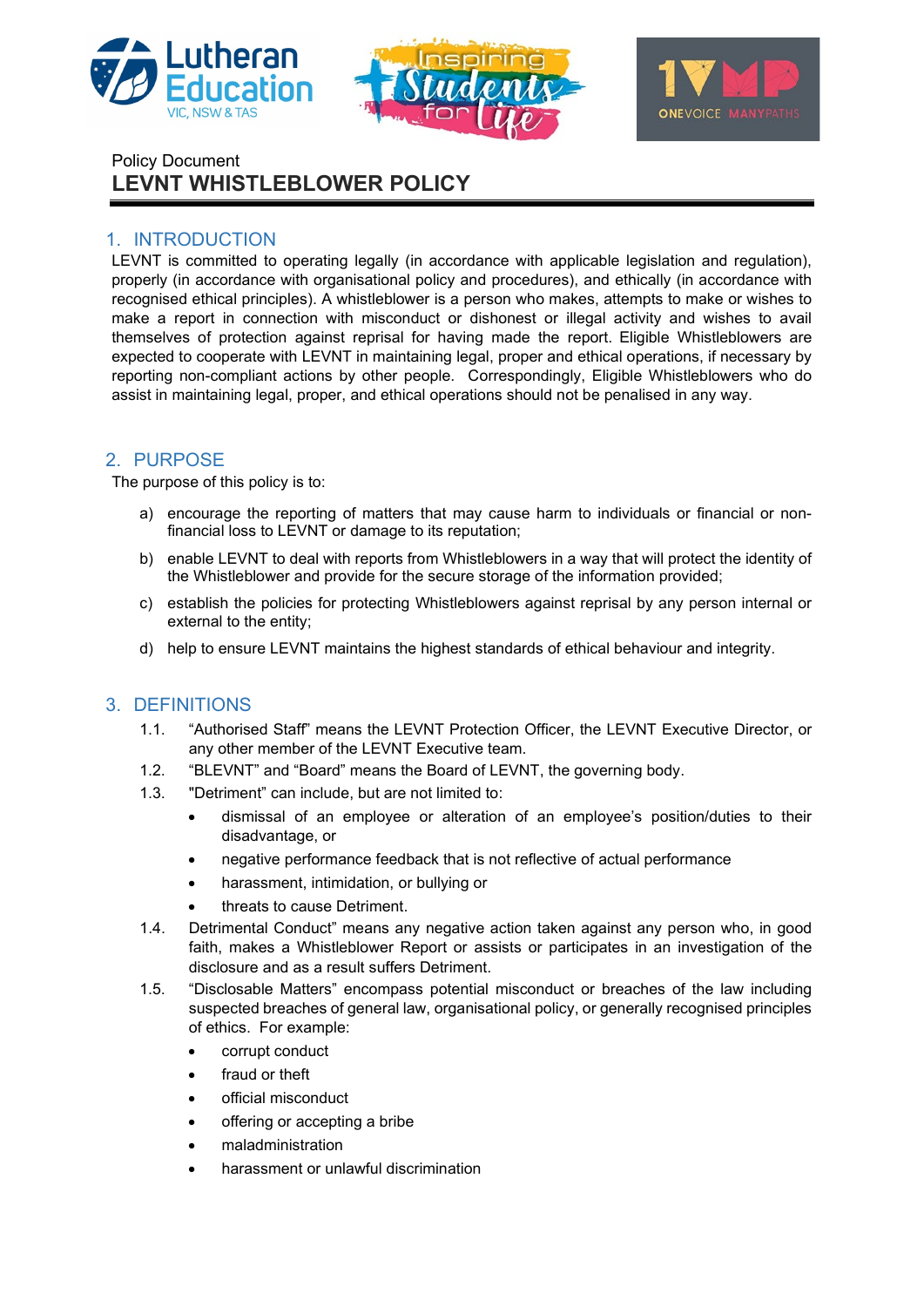- serious and substantial waste of public resources
- practices endangering the health or safety of staff, volunteers, or the general public
- practices endangering the environment.
- 1.6. "Eligible Whistleblower" is an individual who is entitled to protection under this policy. An Eligible Whistleblower is an individual who is or has been any of the following, in relation to LEVNT:
	- an Officer or Director:
	- an employee;
	- a person who supplies goods or services (paid or unpaid);
	- an employee of a person who supplies goods or services (paid or unpaid);
	- an individual who is an associate of LEVNT (as defined in the Corporations Act); or
	- a relative or dependent (or dependent of a spouse) of any individual described above.
- 1.7. "Eligible Recipient" means any Officer or Director of LEVNT, or any auditor or member of and audit team conducting an audit of LEVNT.
- 1.8. "LEVNT" means Lutheran Education VIC, NSW, TAS and ACT Ltd (ACN 647 390 369).
- 1.9. "LEVNT Officers" means its Directors and Company Secretary, and also persons:
	- that make, or participate in making, decisions that affect the whole, or a substantial part, of LEVNT;
	- that have the capacity to significantly affect LEVNT's financial standing; or
	- that have the ability to influence the actions of the Directors of LEVNT.
- 1.10. "Non-disclosable Matters" means conduct about which a disclosure does not qualify for protection under the Incorporations Act. For example, disclosures that concern personal work-related grievances do not qualify for protection.
- 1.11. "Personal Work-related Grievance" means a grievance about any matter in relation to a staff member's current or former employment, having implications for that person personally and that do not have broader implication for LEVNT including:
	- An interpersonal conflict between the staff member and another staff member; or
	- A decision relating to the employment or engagement, such as transfer, promotion or disciplinary action of the staff member.
- 1.12. "Whistleblower" is an Eligible Whistleblower who makes, attempts to make or wishes to make a report in connection with misconduct or dishonest or illegal activity and wishes to avail themselves of protection against reprisal for having made the report.
- 1.13. "Whistleblower Report" is a Disclosable Matter disclosure made by a Whistleblower that is being treated in accordance with this policy.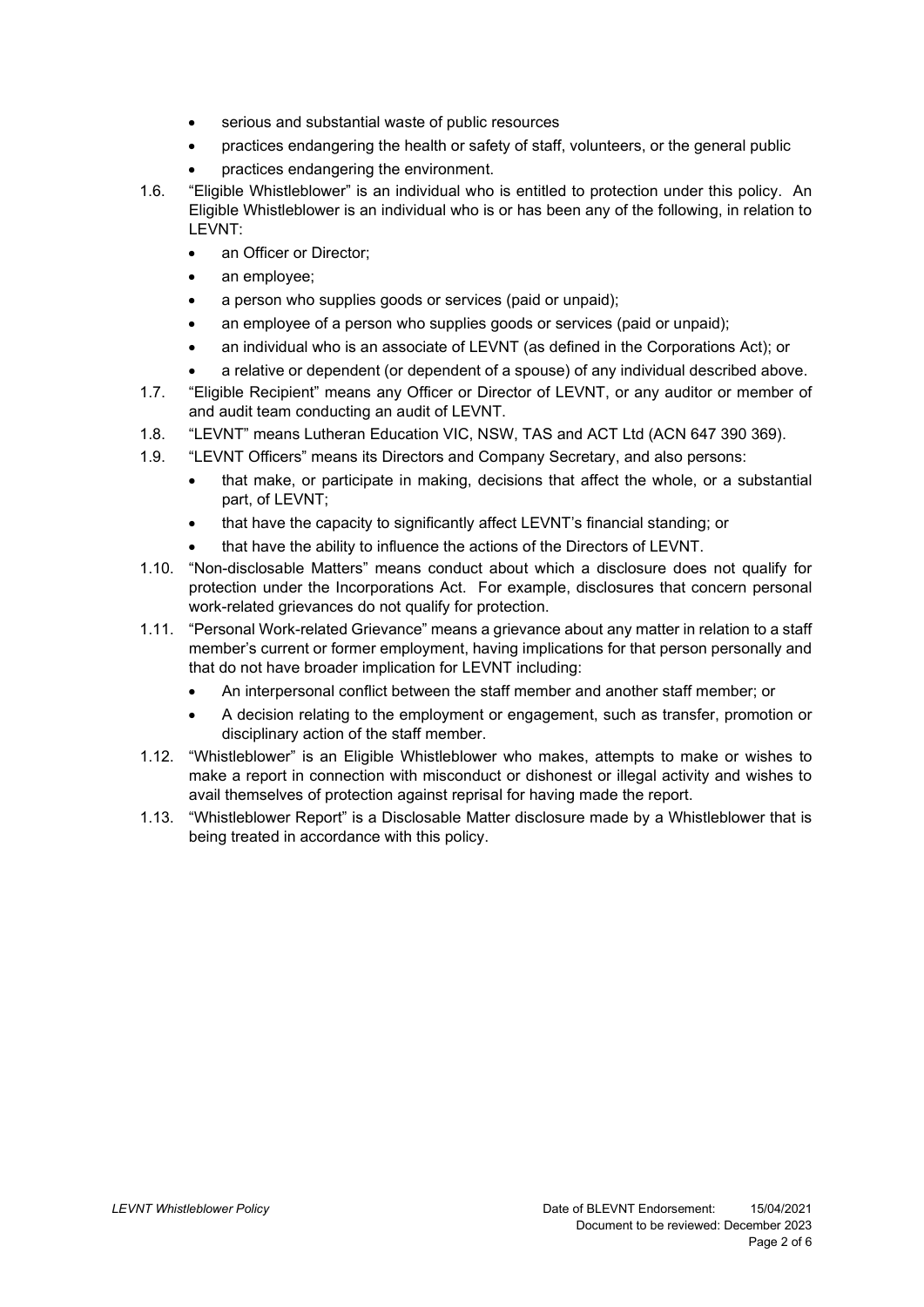# 4. MAKING A DISCLOSURE

Before making a Whistleblower Report, a Whistleblower should be satisfied and able to show that they have reasonable grounds to suspect Disclosable Matters have occurred. The Whistleblower does not need to prove their allegations.

## MAKING AN INTERNAL DISCLOSURE

### *Concerns regarding illegal or corrupt behaviour*

Where an Eligible Whistleblower believes in good faith on reasonable grounds that any director, employee, volunteer, contractor, or relative of these, has breached any provision of the general law, that Eligible Whistleblower must report their concern to LEVNT's Whistleblower Report Officer:

| ⊺itle               | <b>LEVNT Director: Operations</b> |
|---------------------|-----------------------------------|
| Name                | Tammy Hughes                      |
| <b>Phone Number</b> | 0438 112 140                      |
| Email               | Dir.Ops@levnt.edu.au              |

If an Eligible Whistleblower is unable or unwilling to report through the Whistleblower Report Officer for any reason, they can make a disclosure to an Eligible Recipient for LEVNT.

An Eligible Whistleblower can also make a disclosure related to illegal or corrupt behaviour to a regulator (see Disclosing to a Regulator).

## *Concerns regarding improper or unethical behaviour*

Where an Eligible Whistleblower believes in good faith on reasonable grounds that any other Eligible Whistleblower, volunteer, or contractor has breached any provision of LEVNT's constitution, or its governance charter, or its policies, or its code of conduct, or generally recognised principles of ethics, that Eligible Whistleblower may report their concern to LEVNT's Whistleblower Report Officer.

If an Eligible Whistleblower is unable or unwilling to report through the Whistleblower Report Officer for any reason, they can make a disclosure to an Eligible Recipient for LEVNT.

## MAKING AN EXTERNAL DISCLOSURE

#### *Disclosing to a Legal Practitioner*

An Eligible Whistleblower can discuss their concerns with a legal practitioner for the purposes of obtaining legal advice or representation.

The Whistleblower will be covered by the protections outlined in this policy if they disclose information to a legal practitioner.

#### *Disclosing to a Regulator*

An Eligible Whistleblower can make a disclosure to the Australian Securities and Investments Commission (ASIC) or the Australian Prudential Regulation Authority (APRA) in relation to a Disclosable Matter that involves illegal or corrupt behaviour.

The Whistleblower will be covered by the protections outlined in this policy if they have disclosed information to ASIC or APRA.

#### *Disclosing to the public*

This policy does not authorise any Whistleblower to raise their concern on any social media platform under any circumstances.

This policy does not authorise any Whistleblower to inform commercial media or a member of the Parliament of the Commonwealth or of a State or Territory parliament of their concern, and does not offer protection to any Whistleblower who does so, unless:

- they have previously disclosed the information to ASIC or APRA;
- at least 90 days have passed since the previous disclosure was made;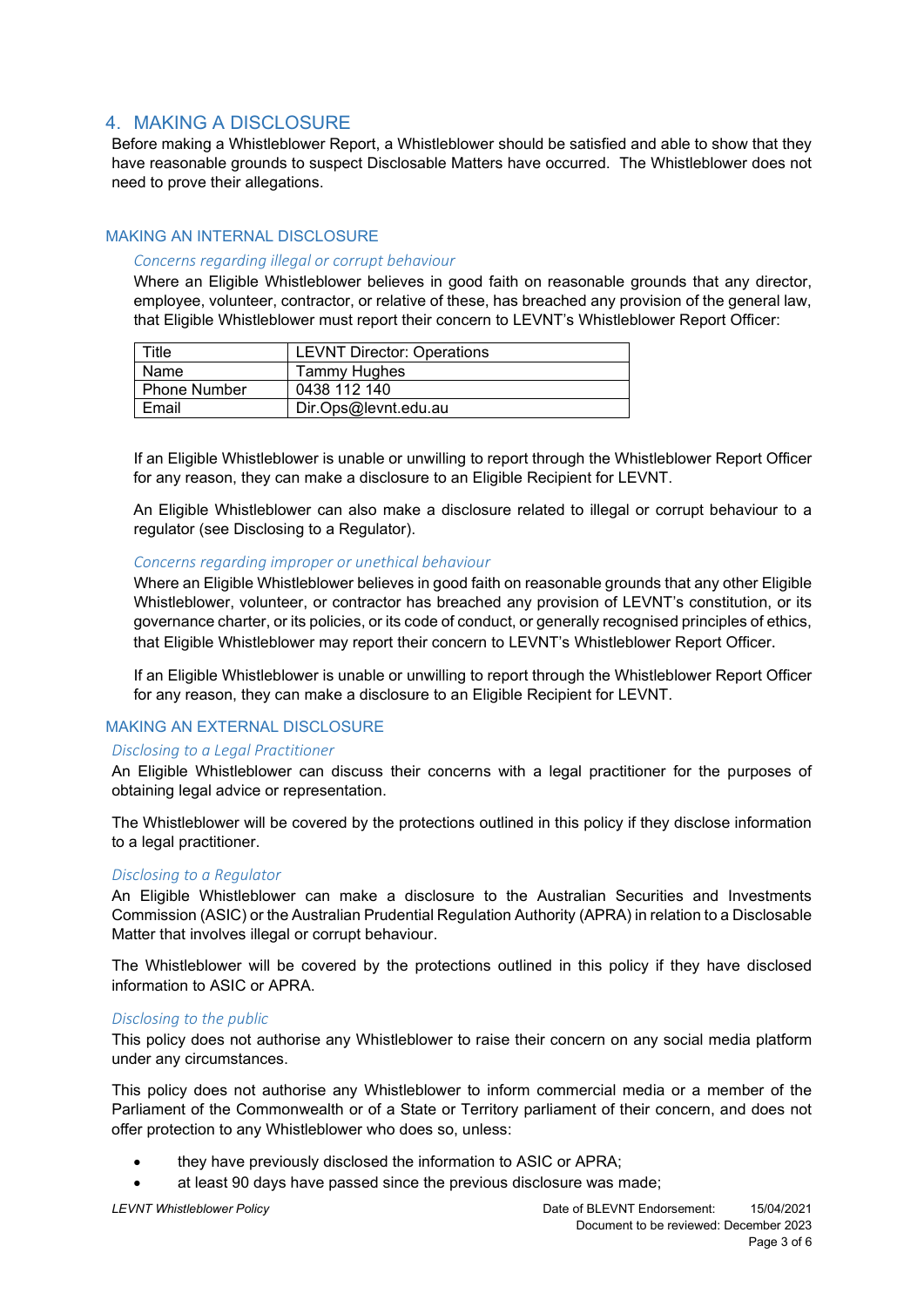- they have reasonable grounds to believe that action is not being taken to address the matters disclosed;
- they have reasonable grounds to believe that making a further disclosure to a journalist or member of parliament would be in the public interest;
- they have given written notification, including sufficient information to identify the previous disclosure to the authority to which the previous disclosure was made that they intend to make a public interest disclosure; and
- the extent of information disclosed is no greater than is necessary to inform the recipient of the misconduct or improper state of affairs.

## DISCLOSURE DETAIL

Any disclosure should, where possible, be in writing and should contain, as appropriate, details of:

- the nature of the alleged Disclosable Conduct;
- the person or persons responsible for the Disclosable Conduct;
- the facts used by the Whistleblower to form a belief that a Disclosable Conduct has occurred, and has been committed by the person named;
- the nature and whereabouts of any further evidence that would substantiate the allegations, if known.

Evidence to support concerns if it exists, should be brought forward at this time. Evidence will be considered during the determination of whether to open an investigation into the matter. However, absence of supporting evidence is not an absolute bar to the activation of an investigation. The existence of a concern of Disclosable Conduct is sufficient to trigger reporting responsibilities.

# 5. ANONYMITY

An Eligible Whistleblower may make an anonymous disclosure. In the case of an anonymous disclosure LEVNT is likely to be unable to provide feedback on investigations and decisions. However, this may be countered if the Whistleblower provides an anonymous email address or other communication channel through which they can correspond with LEVNT during the investigation.

Anonymity will as far as possible be preserved by LEVNT.

An Eligible Whistleblower is entitled to refuse to answer questions posed if they feel answering the question could reveal their identity.

# 6. HANDLING OF A DISCLOSURE

LEVNT will investigate a Disclosable Matter disclosed under this policy as soon as practicable after the matter has been disclosed.

The person to whom the disclosure was made will notify the Executive Director, who will be responsible for ensuring that an investigation of the charges is established and adequately resourced.

On receiving a disclosure, the Executive Director will:

- if they believe after appropriate discussion with the Whistleblower the behaviour complained of to be unquestionably trivial or fanciful, dismiss the allegation and notify the Whistleblower of their decision;
- if they believe the behaviour complained of to be neither trivial nor fanciful, put in motion an investigation process.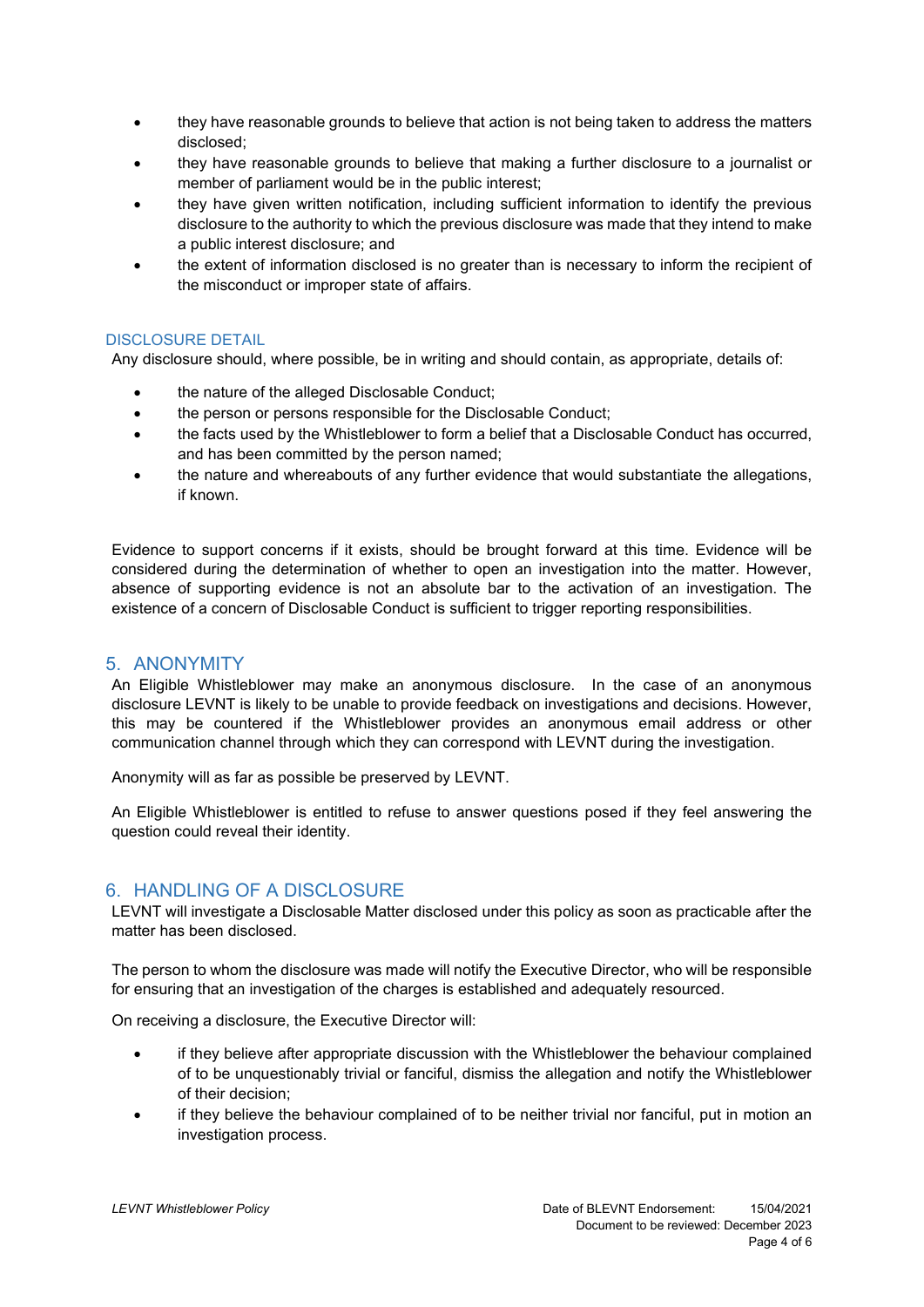Any investigation will observe the rules of natural justice and the provisions of procedural fairness. The person or persons conducting the investigation will be as far as possible unbiased. All reasonable efforts will be made to preserve confidentiality during the investigation.

Strict security will be maintained during the investigative process.

All information obtained will be properly secured to prevent unauthorised access.

Any Eligible Whistleblower should be informed that:

- as far as lies in LEVNT's power, the Eligible Whistleblower will not be disadvantaged for the act of making a report; and
- if the Whistleblower wishes to make their disclosure anonymously, their wish will be honoured except where it is overridden by due process of law; however,
- reporting such a breach does not necessarily absolve the Whistleblower from the consequences of any involvement on their own part in the misconduct reported.

# 7. PROTECTION OF WHISTLEBLOWER

LEVNT is committed to taking all reasonable steps to protect an Eligible Whistleblower from Detriment as a result of making a report under this Policy and the Whistleblower Laws.

A Whistleblower must make a Whistleblower Report directly to an Eligible Recipient to qualify for protections under the Whistleblower Laws and this Policy. These protections include:

- Identity protection
- Protection from Detriment
- Compensation and remedies; and
- Civil, criminal and administrative liability protection.

## *Identity Protection*

A Whistleblower can choose to remain anonymous while making a disclosure, over the course of the investigation, and after the investigation is finalised. The Whistleblower should, however, be informed that the maintenance of such anonymity may make it less likely that the alleged breach can be substantiated in any subsequent investigation.

Where anonymity has been requested the Whistleblower is required to maintain confidentiality regarding the issue on their own account and to refrain from discussing the matter with any unauthorised persons.

LEVNT will do all it reasonably can to protect confidentiality. LEVNT will take measures to protect a Whistleblowers' identity such as by redacting personal information, storing information and disclosure securely, referring to the Whistleblower in a gender-neutral context and only allowing qualified staff to investigate disclosures.

LEVNT encourages all individuals to disclose their identity when raising a concern. This will assist LEVNT to gather further information on the report. All information relating to a report under this policy will be stored securely and access will be limited to Authorised Staff.

If a Whistleblower discloses their identity, their details will be treated confidentially to the fullest extent possible in connection with the investigation, and will not be disclosed unless:

- a) the Whistleblower consents in writing to the disclosure;
- b) the disclosure is permitted or required by law; and/or
- c) disclosure is necessary to prevent or lessen a threat to a person's health, safety or welfare.

It is illegal for a person to identify a Whistleblower or disclose information that is likely to lead to the identification of the Whistleblower, unless an exception above applies. If at any time a Whistleblower